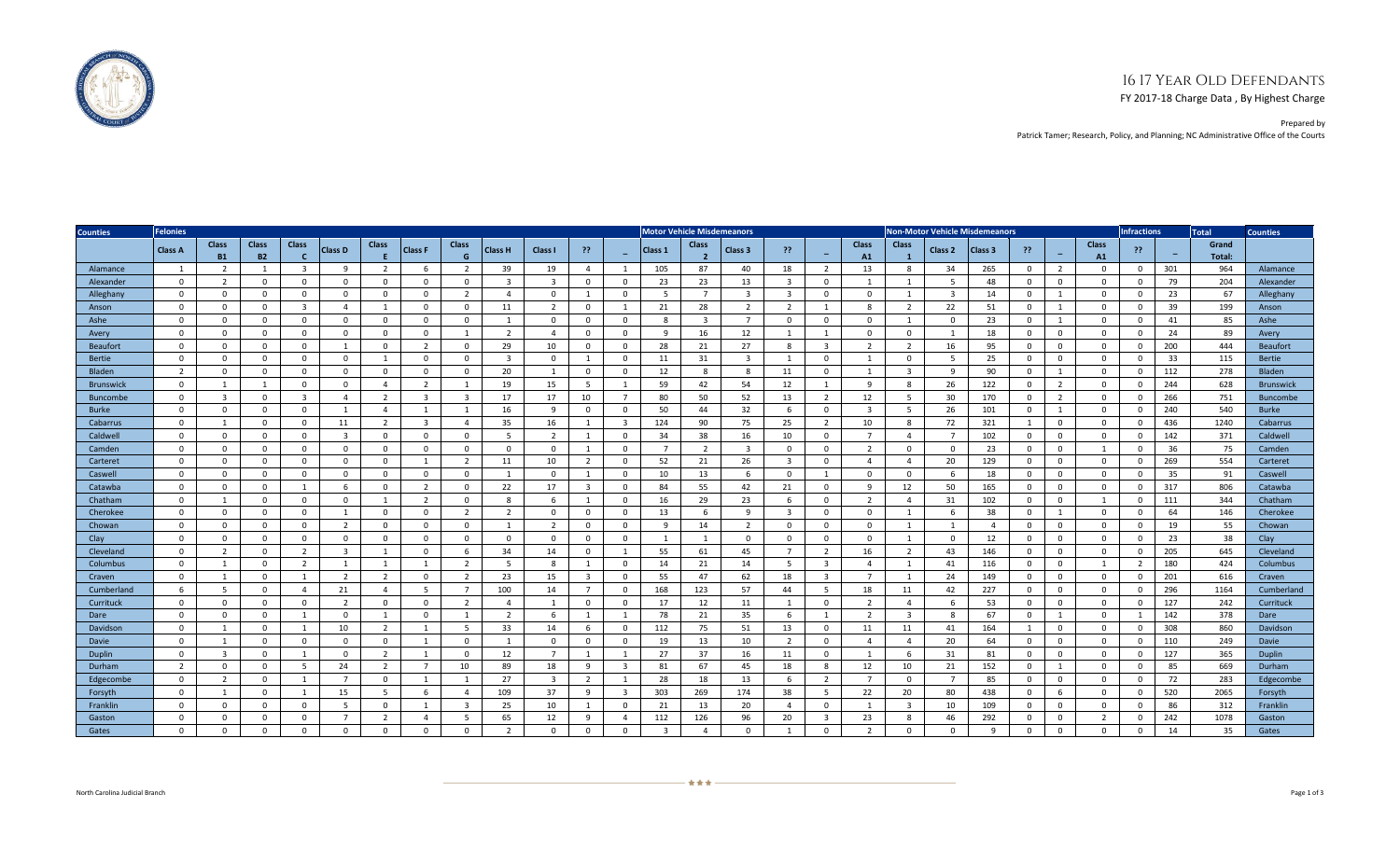## 16 17 Year Old Defendants

FY 2017-18 Charge Data , By Highest Charge

Prepared by Patrick Tamer; Research, Policy, and Planning; NC Administrative Office of the Courts

| Graham         | $\Omega$       | $\Omega$       | $\Omega$       | $\Omega$       | $\Omega$       | $\Omega$                | $\Omega$       | $\Omega$       | $\overline{2}$ |                | $\Omega$                | $\Omega$       | $\mathbf{q}$             |                | $\overline{7}$ | $\Omega$       | $\Omega$       |                | $\Omega$       | $\mathbf{1}$   | 14             | $\Omega$       | $\Omega$       | $\Omega$     | $\Omega$     | 14  | 50   | Graham      |
|----------------|----------------|----------------|----------------|----------------|----------------|-------------------------|----------------|----------------|----------------|----------------|-------------------------|----------------|--------------------------|----------------|----------------|----------------|----------------|----------------|----------------|----------------|----------------|----------------|----------------|--------------|--------------|-----|------|-------------|
| Granville      | $\mathbf{0}$   | $\mathbf 0$    | $\mathbf{0}$   | $\overline{2}$ | $\overline{3}$ | $\overline{\mathbf{3}}$ | $\overline{2}$ | $\overline{2}$ | 16             | $\overline{3}$ | $\overline{a}$          | $\mathbf{0}$   | 27                       | 19             | 19             | $\overline{2}$ | 1              | $\overline{a}$ | $\overline{3}$ | 8              | 64             | $\mathbf{0}$   | $\mathbf 0$    | $\mathbf{0}$ | $\mathbf{1}$ | 84  | 267  | Granville   |
| Greene         | $\mathbf{0}$   | $\mathbf 0$    | $\mathbf 0$    | $\overline{1}$ | $\Omega$       | $\overline{1}$          | 1              | $\Omega$       | $\overline{4}$ | 2              | $\overline{1}$          | $\Omega$       | -8                       | $\overline{7}$ | 8              | $\mathbf{0}$   | $\mathbf{0}$   | -1             | $\Omega$       | $\mathbf{3}$   | 28             | $\mathbf{0}$   | 1              | $\mathbf{0}$ | $\mathbf{0}$ | 34  | 100  | Greene      |
| Guilford       | 1              | $\overline{2}$ | $\overline{1}$ | -5             | 20             | 8                       | 9              | 13             | 170            | 63             | 21                      | $\mathbf{1}$   | 305                      | 245            | 171            | 84             | $\overline{4}$ | 48             | 24             | 126            | 457            | $\overline{1}$ | $\overline{2}$ | $\mathbf{0}$ | $\mathbf{0}$ | 726 | 2507 | Guilford    |
| Halifax        | $\mathbf{0}$   |                | $\Omega$       | $\Omega$       | $\overline{7}$ | $\overline{2}$          | $\overline{1}$ | 2              | 18             | 10             | $\mathbf{1}$            | $\overline{1}$ | 38                       | 44             | 30             | $\overline{7}$ | $\mathbf{1}$   | 6              | $\overline{2}$ | 5              | 44             | $\mathbf{0}$   | $\overline{0}$ | $\mathbf{0}$ | $\mathbf{0}$ | 63  | 283  | Halifax     |
| Harnett        | $\mathbf{0}$   | $\mathbf 0$    | $\mathbf{1}$   | $\overline{3}$ | 6              | $\overline{1}$          | $\mathbf{3}$   | $\mathbf{0}$   | 9              | -6             | $\overline{2}$          | $\Omega$       | 46                       | 61             | 21             | 13             | $\overline{3}$ | $\overline{7}$ | $\overline{4}$ | 40             | 156            | $\mathbf{0}$   | $\mathbf 0$    | $\mathbf{0}$ | $\mathbf{0}$ | 179 | 561  | Harnett     |
| Haywood        | $\mathbf{0}$   | $\Omega$       | $\mathbf 0$    | $\mathbf{0}$   | $\mathbf{1}$   | $\overline{0}$          | $\mathbf{0}$   | $\mathbf{0}$   | 5              | $\mathbf{R}$   |                         | $\Omega$       | 21                       | 22             | 17             | $\overline{4}$ | $\mathbf 0$    | 2              | $\overline{4}$ | 14             | 84             | $\mathbf{0}$   | $\mathbf{1}$   | $\mathbf{0}$ | $\mathbf{0}$ | 132 | 311  | Haywood     |
| Henderson      | $\Omega$       |                | $\Omega$       | $\Omega$       | $\Omega$       | $\Omega$                |                |                | 18             | 21             | $\Omega$                | $\overline{1}$ | 71                       | 36             | 51             | 8              | -1             | 6              | $\overline{4}$ | 21             | 154            |                | $\mathbf 0$    | $\Omega$     | $\Omega$     | 235 | 631  | Henderson   |
| Hertford       | $\mathbf 0$    | 0              | $\mathbf 0$    | -1             | $\mathbf{1}$   | $\mathbf{0}$            | $\mathbf{0}$   | $\mathbf{0}$   | -9             | 2              | $\mathbf 0$             | $\mathbf{0}$   | 15                       | 6              | - 5            | -5             | $\mathbf 0$    | $\mathbf 0$    | -1             | 6              | 30             | 0              | 0              | $\Omega$     | $\mathbf 0$  | 54  | 135  | Hertford    |
| Hoke           | $\mathbf{1}$   | $\Delta$       | $\Omega$       | $\mathbf{0}$   | $\mathbf{0}$   | $\mathbf{1}$            | $\mathbf{1}$   | $\mathbf{0}$   | $\overline{7}$ | $\mathbf{R}$   | $\overline{3}$          | $\Omega$       | 16                       | 21             | 12             | -6             | $\mathbf{0}$   | $\overline{3}$ | 1              | $\overline{2}$ | 26             | $\mathbf{0}$   | $\Omega$       | $\mathbf{0}$ | $\mathbf{1}$ | 27  | 135  | Hoke        |
| Hyde           | $\Omega$       | $\Omega$       | $\Omega$       | $\Omega$       | $\mathbf{1}$   | $\Omega$                |                | $\Omega$       |                | $\Omega$       | $\Omega$                | $\Omega$       | $\overline{\phantom{0}}$ | $\Omega$       | $\overline{1}$ | $\mathbf 0$    | $\mathbf{1}$   | $\Omega$       | $\Omega$       | $\mathbf 0$    | $\overline{7}$ | $\Omega$       | $\overline{0}$ | $\mathbf{0}$ | $\mathbf{0}$ | 15  | 28   | Hyde        |
| <b>Iredell</b> | 1              | 2              | $\mathbf 0$    | - 5            | $\overline{7}$ | $\overline{7}$          | - 5            | $\overline{4}$ | 60             | 20             | $\overline{4}$          | $\mathbf{0}$   | 113                      | 84             | 100            | 22             | 1              | 11             | - 5            | 51             | 252            | $\mathbf{0}$   | -1             | 1            | $\mathbf{0}$ | 315 | 1071 | Iredell     |
| Jackson        | $\mathbf{0}$   | $\mathbf 0$    | 1              | $^{\circ}$     | $\mathbf{0}$   | $\mathbf{0}$            | $\mathbf{0}$   | 1              | 2              | $\Omega$       | 1                       | $\mathbf{0}$   | 11                       | 9              | 8              | 2              | 1              | $\overline{1}$ | $\overline{4}$ | 7              | 46             | 0              | $\mathbf 0$    | 1            | 1            | 72  | 168  | Jackson     |
| Johnston       | $\mathbf{0}$   | 1              | $\mathbf 0$    | $\mathbf{1}$   | $\mathbf{1}$   | $\overline{1}$          | $\mathbf{0}$   | $\overline{3}$ | 35             | 18             | $\overline{7}$          | $\overline{3}$ | 71                       | 76             | 66             | 15             | 1              | 10             | 9              | 70             | 410            | $\mathbf 0$    | $\mathbf 0$    | $\mathbf{0}$ | $\mathbf{0}$ | 435 | 1233 | Johnston    |
| Jones          | $\mathbf{0}$   | $\mathbf 0$    | $\mathbf 0$    | 1              | $\mathbf{0}$   | $\overline{0}$          | $\mathbf{0}$   | $\mathbf{0}$   | 1              | $\mathbf{0}$   | $\mathbf 0$             | $^{\circ}$     | -6                       | $\overline{4}$ | - 5            | $\overline{3}$ | $\mathbf{0}$   | $\mathbf 0$    | $\mathbf{0}$   | 3              | 52             | $^{\circ}$     | $\mathbf 0$    | $\mathbf{0}$ | $\mathbf{0}$ | 41  | 116  | Jones       |
| Lee            | $\mathbf{1}$   | $\Omega$       | $\Omega$       | $\Omega$       | $\Omega$       | $\Omega$                | $\overline{2}$ | $\Omega$       | 11             | $\overline{a}$ | $\mathbf{1}$            | $\Omega$       | 44                       | 31             | 12             | 6              | $\Omega$       | $\overline{3}$ | $\overline{2}$ | 14             | 76             | $\mathbf{0}$   | $\Omega$       | $\Omega$     | $\Omega$     | 88  | 295  | Lee         |
| Lenoir         | $\overline{2}$ |                | $\Omega$       | -1             | $\overline{3}$ | $\overline{2}$          | $\mathbf{R}$   | $\overline{2}$ | 19             | $\overline{3}$ | $\overline{2}$          | $\overline{2}$ | 32                       | 41             | 29             | 12             | 1              | 8              | $\overline{4}$ | 10             | 86             | -1             | $\overline{2}$ | $\Omega$     | $\mathbf{0}$ | 119 | 385  | Lenoir      |
| Lincoln        | $\mathbf{0}$   | 1              | $\mathbf 0$    | $\mathbf{0}$   | $\mathbf{0}$   | $\overline{0}$          | 1              | 2              | 12             | $7^{\circ}$    | $\overline{1}$          | $^{\circ}$     | 36                       | 14             | 20             | $\overline{2}$ | 2              | $\overline{4}$ | $\overline{2}$ | 33             | 118            | $\mathbf 0$    | $\overline{0}$ | $\mathbf{0}$ | $\mathbf 0$  | 193 | 448  | Lincoln     |
| Macon          | $\Omega$       | $\Omega$       | $\Omega$       | $\Omega$       | $\mathbf{1}$   | $\Omega$                | $\Omega$       | $\mathbf{1}$   | $\overline{7}$ | $\mathbf{R}$   | $\Omega$                | $\Omega$       | 21                       | 9              | 10             | $\overline{3}$ | $\Omega$       | $\overline{2}$ | $\Omega$       | 2              | 59             | $\mathbf{0}$   | $\Omega$       | $\mathbf{0}$ | $\Omega$     | 45  | 163  | Macon       |
| Madison        | $\mathbf{0}$   | $\Omega$       | $\mathbf 0$    | $\Omega$       | $\Omega$       | $\overline{0}$          | $\mathbf{0}$   | $\Omega$       | 2              | $\mathbf{R}$   | $\Omega$                | $\Omega$       | 26                       | 11             | 8              | 2              | $\overline{1}$ |                | $\Omega$       | 14             | 23             | $\Omega$       | $\mathbf 0$    | $\Omega$     | $\Omega$     | 35  | 126  | Madison     |
| Martin         | $\mathbf 0$    | $\mathbf 0$    | $\mathbf 0$    | $\mathbf 0$    | $\mathbf{0}$   | $\mathbf 0$             | $\mathbf 0$    | $\mathbf 0$    | 2              | 2              | $\mathbf 0$             | 1              | 20                       | 13             | $\overline{a}$ | $\overline{2}$ | 1              | 1              | $\overline{2}$ | 3              | 59             | $\mathbf 0$    | $\mathbf 0$    | $\mathbf 0$  | $\mathbf 0$  | 105 | 215  | Martin      |
| McDowel        | $\Omega$       | $\Omega$       | $\Omega$       | -1             | $\Omega$       | $\Omega$                | $\mathbf{1}$   | $\Omega$       | -5             | $\Delta$       | $\mathbf{1}$            | $\overline{1}$ | 17                       | 21             | -6             | -1             | $\mathbf{1}$   | -5             | $\overline{1}$ | 13             | 78             | $\mathbf{0}$   | $\Omega$       | $\mathbf{0}$ | $\mathbf{0}$ | 138 | 294  | McDowell    |
| Mecklenburg    | 8              | 11             | $\overline{2}$ | 14             | 118            | 27                      | 12             | 38             | 414            | 92             | 12                      | 17             | 613                      | 348            | 266            | 112            | 2              | 56             | 42             | 124            | 709            | $\Omega$       | $\overline{2}$ | $\Omega$     | $\mathbf{1}$ | 544 | 3584 | Mecklenburg |
| Mitchell       | $\mathbf{0}$   | $\Omega$       | $\mathbf 0$    | $\mathbf{0}$   | $\overline{0}$ | $\overline{0}$          | $\mathbf{0}$   | $\mathbf{0}$   | 1              | $\overline{2}$ | $\overline{0}$          | $\mathbf{0}$   | $\overline{2}$           | -5             | 2              | $\mathbf{0}$   | $\mathbf{0}$   | $\mathbf{0}$   | $\mathbf{0}$   | $\overline{2}$ | 16             | $^{\circ}$     | $\mathbf 0$    | $\mathbf{0}$ | $\mathbf{0}$ | 32  | 62   | Mitchell    |
| Montgomery     | $\mathbf{0}$   | 0              | $\mathbf 0$    | $\mathbf 0$    | $\mathbf{0}$   | $\mathbf{0}$            | $\mathbf{1}$   | $\mathbf{0}$   | 10             | 2              | $\mathbf{0}$            | $\overline{1}$ | 25                       | 11             | 26             | 11             | $\mathbf{0}$   | $\mathbf 0$    | -1             | 36             | 67             | $\mathbf{0}$   | $\mathbf 0$    | $\mathbf 0$  | $\mathbf{0}$ | 45  | 236  | Montgomery  |
| Moore          | $\mathbf{0}$   | $\mathbf 0$    | $\mathbf 0$    | $\Omega$       | $\overline{3}$ | $\overline{0}$          | 2              | $\overline{a}$ | 27             | $\overline{7}$ | $\overline{1}$          | $\overline{1}$ | 54                       | 43             | 31             | $\overline{7}$ | $\mathbf{1}$   | -6             | $\overline{3}$ | 21             | 120            | $\mathbf{0}$   | $\mathbf 0$    | $\mathbf{0}$ | $\mathbf{0}$ | 171 | 502  | Moore       |
| Nash           | $\mathbf{0}$   | $\Omega$       | $\mathbf{0}$   | $\overline{a}$ | $\mathbf{0}$   | 2                       | $\overline{2}$ | $\overline{1}$ | 35             | $\overline{7}$ | $\overline{2}$          | $\Omega$       | 49                       | 33             | 34             | 8              | 1              | 11             | 1              | 5              | 143            | $\mathbf{0}$   | $\mathbf 0$    | $\Omega$     | $\mathbf{0}$ | 135 | 473  | Nash        |
| New Hanover    | $\overline{1}$ |                | $\Omega$       | $\Omega$       | 6              | $\overline{1}$          |                | -9             | 37             | 21             | 10                      | $\overline{1}$ | 166                      | 58             | 46             | 18             | $\overline{4}$ | 22             | 22             | 45             | 235            | $\mathbf{0}$   | -1             | $\Omega$     | $\mathbf{0}$ | 470 | 1175 | New Hanover |
| Northampton    | $\mathbf{0}$   | 1              | $\Omega$       | $\Omega$       | $\mathbf{1}$   | $\overline{0}$          | $\overline{1}$ | $\mathbf{0}$   | 12             | $\Omega$       | $\overline{0}$          | $\mathbf{0}$   | -8                       | 8              | $\overline{2}$ | -1             | $\mathbf 0$    |                | $\overline{3}$ | $\mathbf{1}$   | 15             | $\mathbf{0}$   | $\mathbf 0$    | $\mathbf{0}$ | $\mathbf{0}$ | 31  | 85   | Northampton |
| Onslow         | $\mathbf{0}$   | 1              | $\mathbf 0$    | $\mathbf{0}$   | $\overline{2}$ | $\overline{\mathbf{3}}$ | $\overline{1}$ | $\overline{3}$ | 38             | 16             | $\overline{4}$          | $\mathbf{1}$   | 80                       | 71             | 54             | 18             | $\mathbf{0}$   | 9              | - 5            | 27             | 162            | $^{\circ}$     | $\overline{0}$ | $\mathbf{0}$ | $\mathbf{0}$ | 276 | 771  | Onslow      |
| Orange         | $^{\circ}$     | 2              | $\mathbf 0$    | 2              | 5              | $\overline{1}$          | $\Omega$       | $\overline{a}$ | -9             | 11             | $\overline{3}$          | $\Omega$       | 20                       | 23             | 23             | $\mathbf{A}$   | $\mathbf 0$    | $\overline{2}$ | $\overline{3}$ | 21             | 127            | $\mathbf{0}$   | $\mathbf 0$    | $\Omega$     | $\mathbf{0}$ | 155 | 415  | Orange      |
| Pamlico        | $\Omega$       | $\mathbf 0$    | $\mathbf 0$    | $\Omega$       | $\mathbf{0}$   | $\overline{0}$          | $\mathbf{0}$   | $\mathbf{0}$   | $\overline{4}$ | $\Omega$       | $\overline{1}$          | $\Omega$       | - 5                      | 13             | $\overline{7}$ | 1              | $\mathbf 0$    | $\Omega$       | 1              | $\overline{2}$ | 18             | $\mathbf{0}$   | $\mathbf 0$    | $^{\circ}$   | $\Omega$     | 23  | 75   | Pamlico     |
| Pasquotank     | $\mathbf{0}$   | $\mathbf 0$    | $\mathbf 0$    | $\mathbf{1}$   | 5              | $\overline{0}$          | 1              | $\mathbf{0}$   | 6              | -5             | $\overline{1}$          | $\mathbf{0}$   | 28                       | 19             | 32             | $\overline{7}$ | 1              | $\overline{7}$ | $\mathbf{0}$   | 4              | 42             | $\mathbf{0}$   | $\mathbf 0$    | 1            | $\mathbf{0}$ | 93  | 253  | Pasquotank  |
| Pender         | $\mathbf{0}$   | -1             | $\mathbf 0$    | $^{\circ}$     | 2              | $\mathbf{0}$            | $\mathbf{0}$   | 2              | -6             | 14             | $\mathbf{1}$            | $\mathbf{0}$   | 36                       | 25             | 24             | -5             | 1              | $\mathbf{1}$   | -5             | 23             | 84             | $\mathbf{0}$   | $\mathbf 0$    | $^{\circ}$   | $\mathbf{0}$ | 177 | 407  | Pender      |
| Perquimans     | $\mathbf{0}$   | $\Omega$       | $\Omega$       | $\mathbf{0}$   | $\mathbf{0}$   | $\overline{0}$          | $\mathbf{0}$   | $\mathbf{0}$   | $\mathbf{0}$   | $\Omega$       | $\overline{0}$          | $\mathbf{0}$   | - 5                      | -5             | $\mathbf{0}$   | 1              | 1              | $\Omega$       | $\mathbf{0}$   | $\overline{a}$ | 30             | $\mathbf{0}$   | $\mathbf 0$    | $\mathbf{0}$ | $\mathbf{0}$ | 28  | 74   | Perguimans  |
| Person         | $\Omega$       | $\mathbf{1}$   | $\Omega$       | $\overline{2}$ | -5             | $\overline{3}$          | 1              | $\overline{3}$ | 11             | -6             | $\overline{2}$          | $\Omega$       | 19                       | 19             | 15             | -6             | $\Omega$       | $\overline{3}$ | $\overline{3}$ | 12             | 67             | $\mathbf{0}$   | $\overline{1}$ | 1            | $\Omega$     | 135 | 315  | Person      |
| Pitt           | $\mathbf{0}$   | -1             | $\mathbf 0$    | -6             | 17             | 10                      | $\overline{3}$ | 13             | 73             | 33             | 5                       | 1              | 125                      | 115            | 63             | 21             | $\mathbf 0$    | 11             | $\overline{4}$ | 16             | 174            | $\mathbf{0}$   | $\mathbf 0$    | 1            | $\mathbf{0}$ | 271 | 963  | Pitt        |
| Polk           | $\mathbf{0}$   | $\Omega$       | $\mathbf 0$    | $\Omega$       | $\mathbf 0$    |                         | $\mathbf{0}$   | $\mathbf{0}$   | 1              | $\Omega$       | $\Omega$                | $\mathbf{0}$   | 10                       | $\Omega$       | - 5            | $\Omega$       | $\mathbf{0}$   |                | $\mathbf{1}$   | 11             | 43             | $^{\circ}$     | $\mathbf 0$    | $\mathbf{0}$ | $\Omega$     | 50  | 123  | Polk        |
| Randolph       | $\mathbf{0}$   | $\Omega$       | $\mathbf 0$    | $\overline{1}$ | $\overline{2}$ | $\overline{2}$          | $\overline{4}$ | -5             | 21             | 10             | $\overline{\mathbf{3}}$ | $\overline{1}$ | 61                       | 49             | 51             | 12             | $\mathbf 0$    | $\mathbf{q}$   | 14             | 64             | 304            | $^{\circ}$     |                |              | $\Omega$     | 379 | 994  | Randolph    |
| Richmond       | $\Omega$       | $\overline{2}$ | $\Omega$       | $\overline{1}$ | 3              | $\overline{2}$          | 2              | $\Omega$       | 23             | 2              | $\overline{\mathbf{3}}$ | $\overline{2}$ | 37                       | 61             | -8             | -5             | $\Omega$       | 8              | $\overline{3}$ | 16             | 96             | $\Omega$       | $\Omega$       | $\Omega$     | $\Omega$     | 91  | 365  | Richmond    |